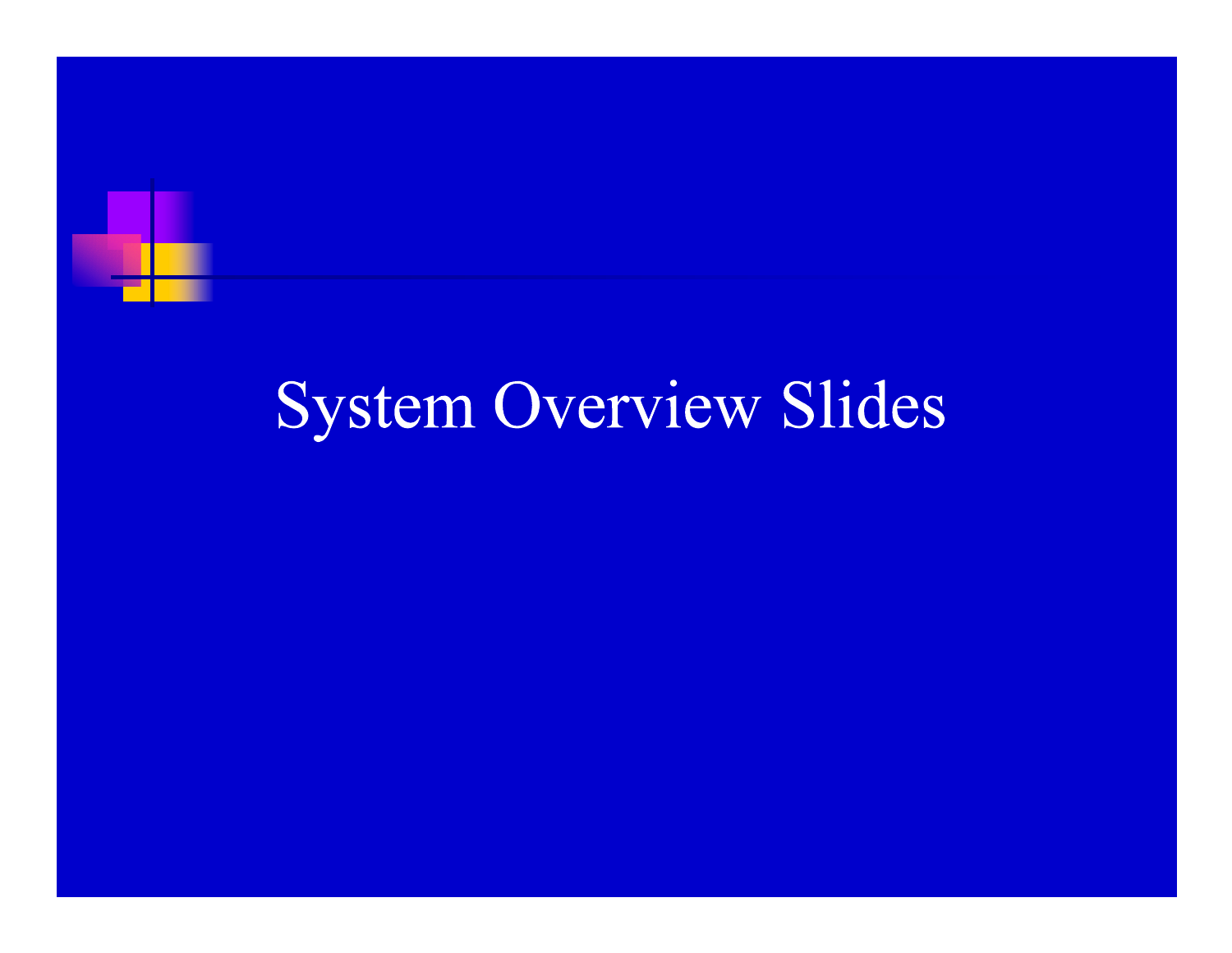### System Overview: Kekaha-Waimea

- $\blacksquare$  Supply
	- $\blacksquare$ 2000: Adequate once well comes on-line
	- п 2020: Rehabilitate Waimea Shaft #9 to get 200 gpm or develop another well
- $\blacksquare$  Storage
	- $\blacksquare$ 2000: Install 0.6 MG tank at Kapilimao Well site
	- m. 2020: Install 0.5 MG in Waimea 196 Zone
- $\blacksquare$  Distribution:
	- m. Fire flow deficient in commercial, residential areas that are served by undersized and older pipes
	- п Many pipes installed in 1924
	- Remainder installed in 1950s and later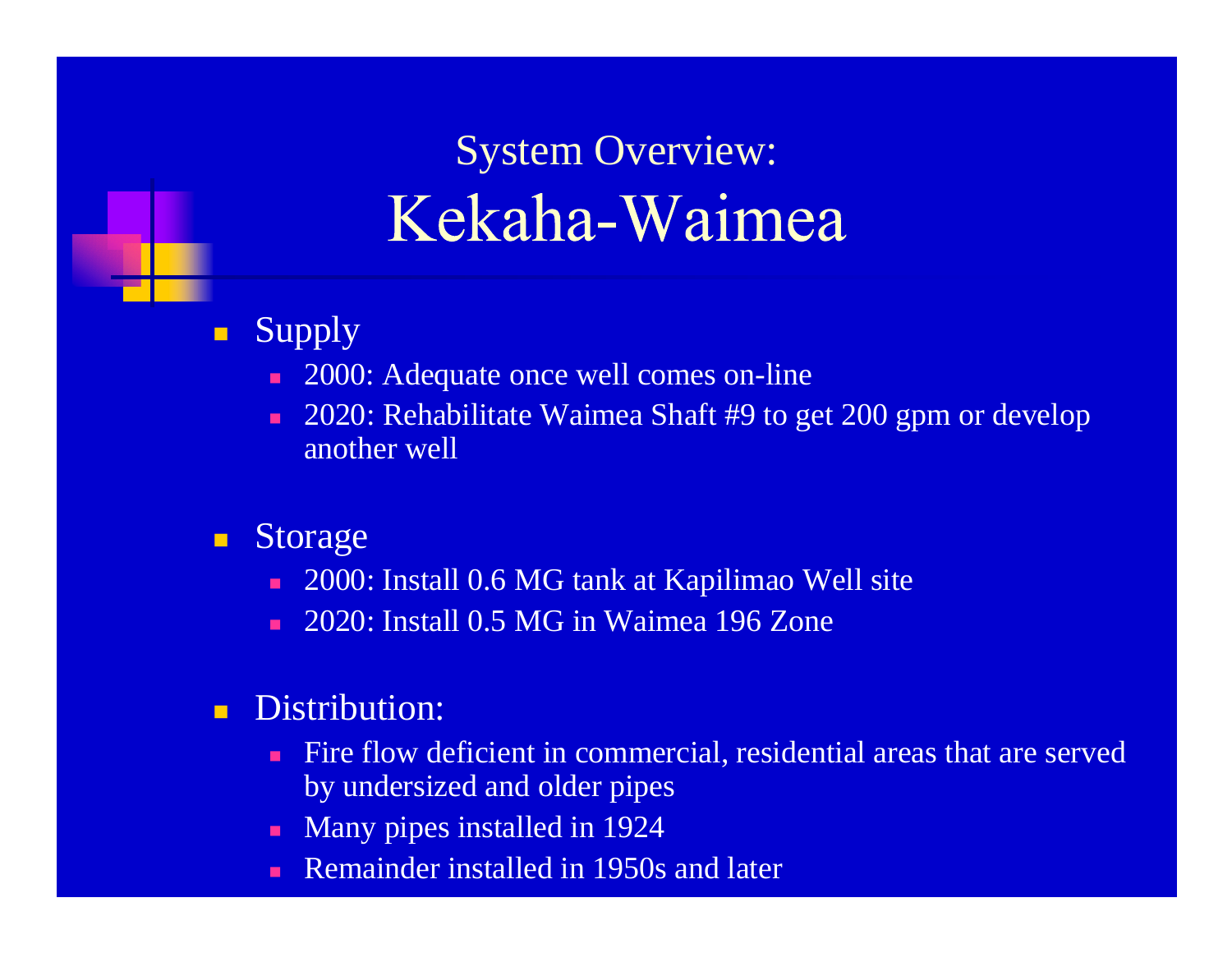## System Overview: Hanapepe-Eleele

#### $\blacksquare$ Supply

- 2000: Adequate
- ×. 2020: Institute conservation measures

#### $\blacksquare$ Storage

- п 2000: Adequate. Rehab/replace tanks
- ×. 2020: Install PRV stations. Institute conservation measures

#### $\blacksquare$ Distribution:

- п Salt Pond area is deficient in fire flow
- п Hanapepe Town pipe installed in 1920s
- ш Hanapepe Valley pipe, 1933
- п Hanapepe Heights pipe, 1946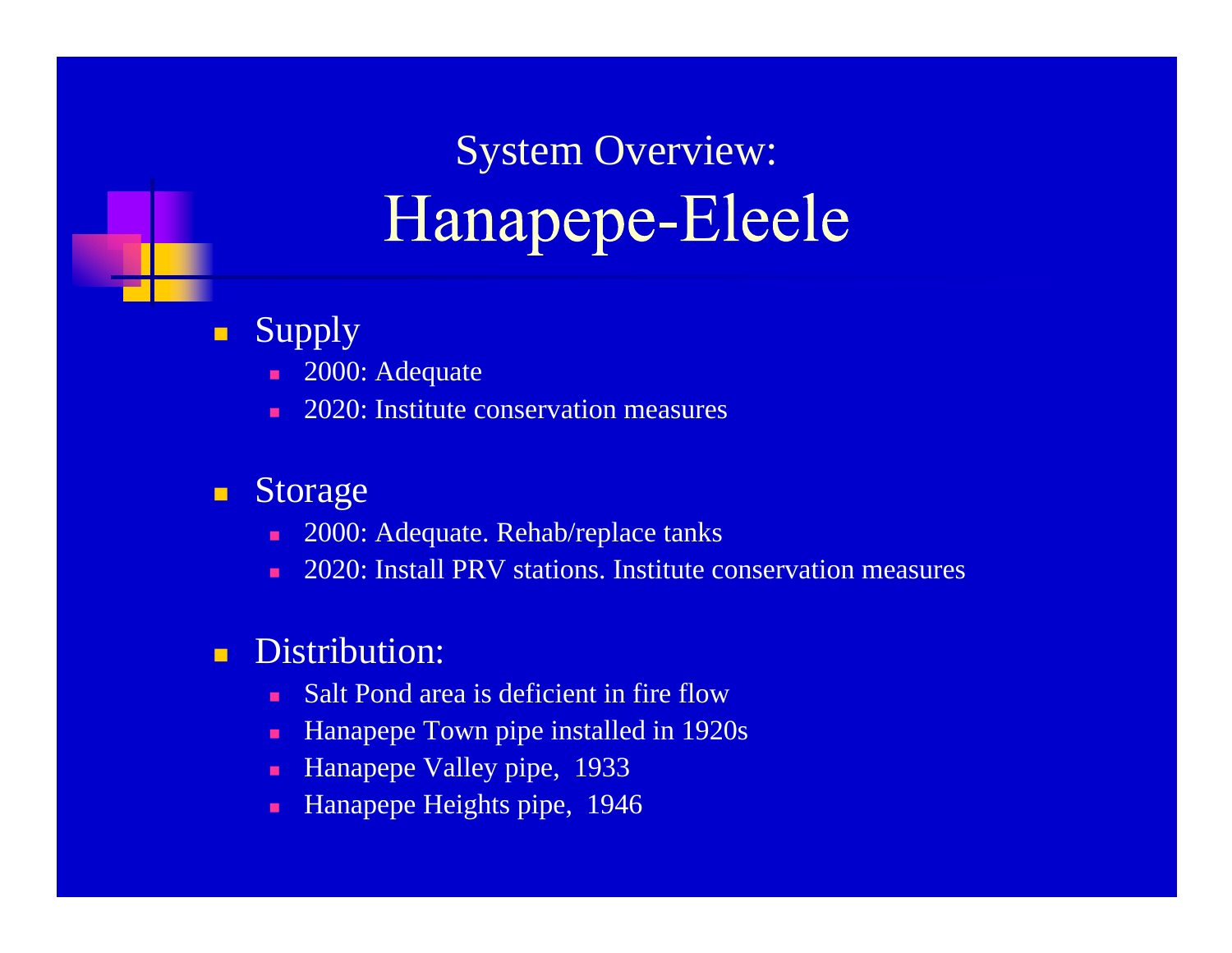

System Overview: Kalaheo

- $\blacksquare$  Supply
	- **Adequate. Connected to Lawai**

#### $\blacksquare$ Storage

- $\blacksquare$ 2000: Adequate once new 0.5 MG tank on-line. Install PRV station
- $\blacksquare$ 2020: Adequate
- $\blacksquare$  Distribution:
	- $\blacksquare$  Ag / Open areas are deficient in fire flow.
	- $\blacksquare$ Oldest pipe installed 1942 to 1953.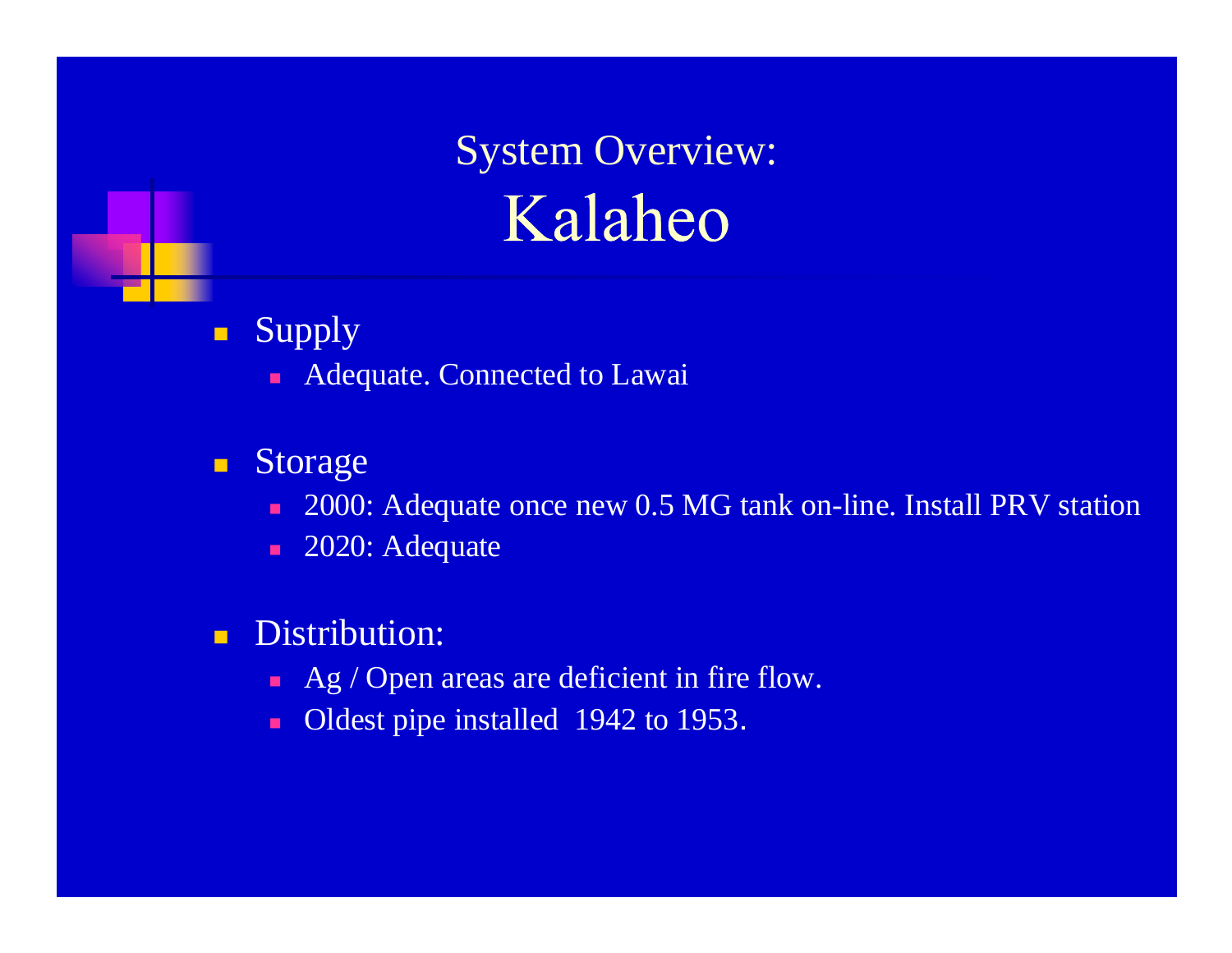## System Overview: Puhi-Lihue-Hanamaulu

- $\blacksquare$  Supply
	- $\blacksquare$  2000: Adequate once Hanamaulu 1, 3, 4, Pukaki, & Puhi 5a & 5b on-line
	- 2020: Adequate
- $\blacksquare$  Storage
	- $\blacksquare$ Adequate
- $\blacksquare$  Distribution:
	- п Fire flow is deficient in commercial, school & older subdivisions.
	- п Oldest pipe installed in 1926 - 1935, remainder after 1946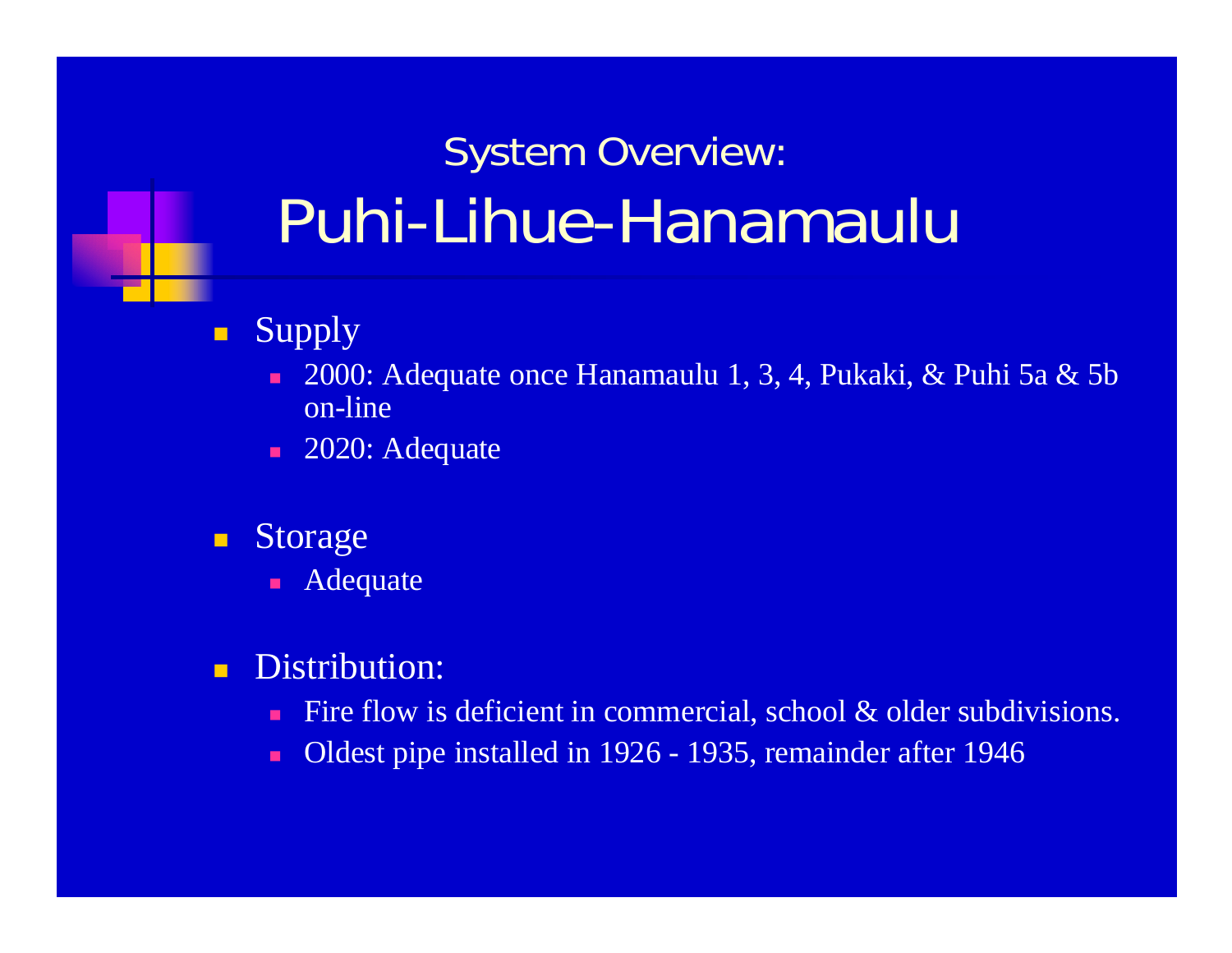## System Overview: Wailua-Kapaa

### $\blacksquare$ Supply

- ×. 2000: Adequate; however, surplus cannot be moved due to system limitations. Install piping & boosters or rehab Akulikuli Tunnel & acquire new 400 gpm source
- 2020: Adequate

#### $\blacksquare$ Storage

- 2000: Construct new 0.9 MG tank, new 0.35 MG tank, & new 0.9 MG tank
- $\blacksquare$ 2020: Adequate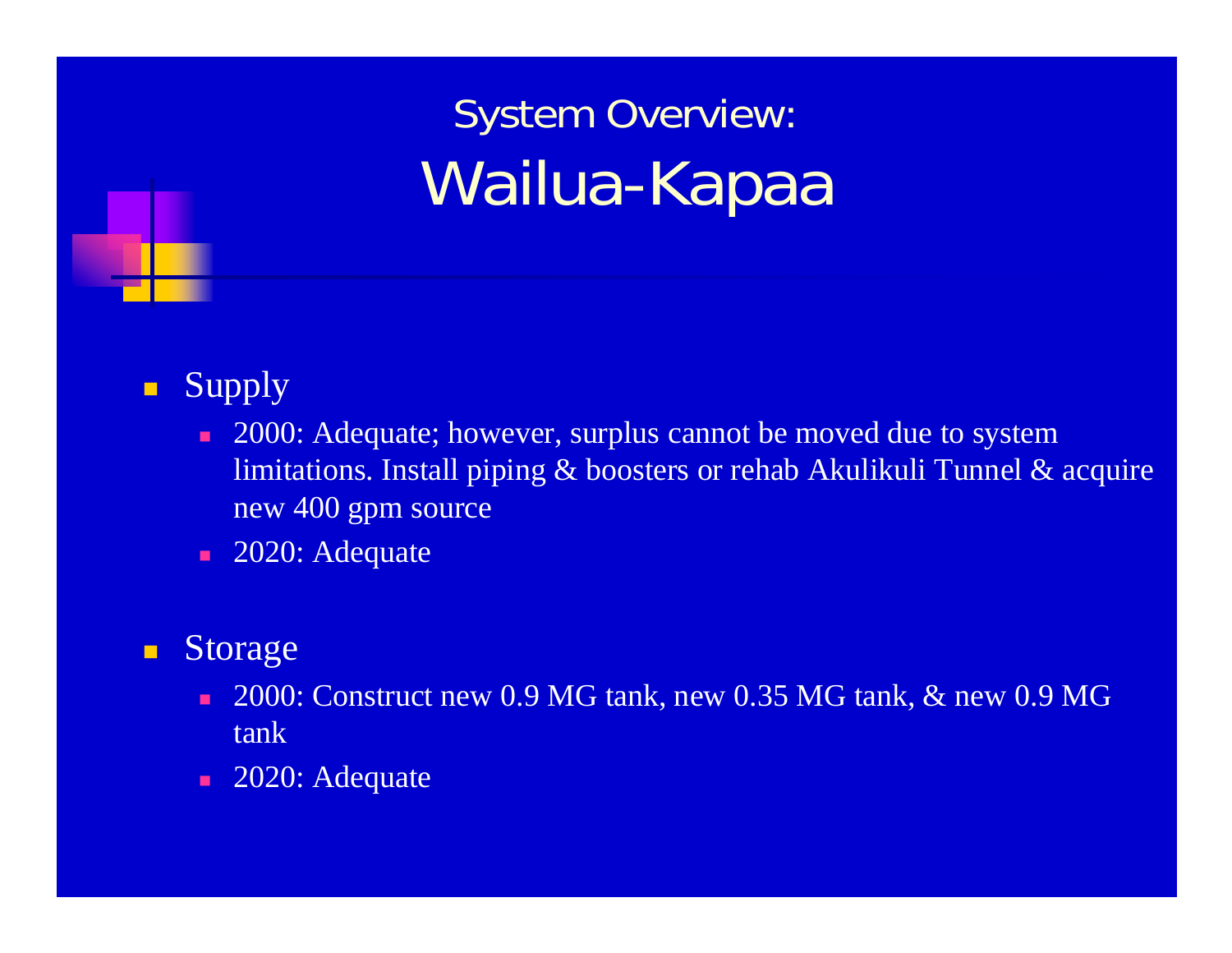System Overview: Wailua-Kapaa

### Distribution:

- Vivian Heights & upper Wailua Homesteads has low pressure
- Fire flow deficient in Waipouli makai area, ag/open & older subdivisions.
- Some pipe installed before 1930.
- Wailua Homesteads main 1937
- Kawaihau Road cast iron main 1945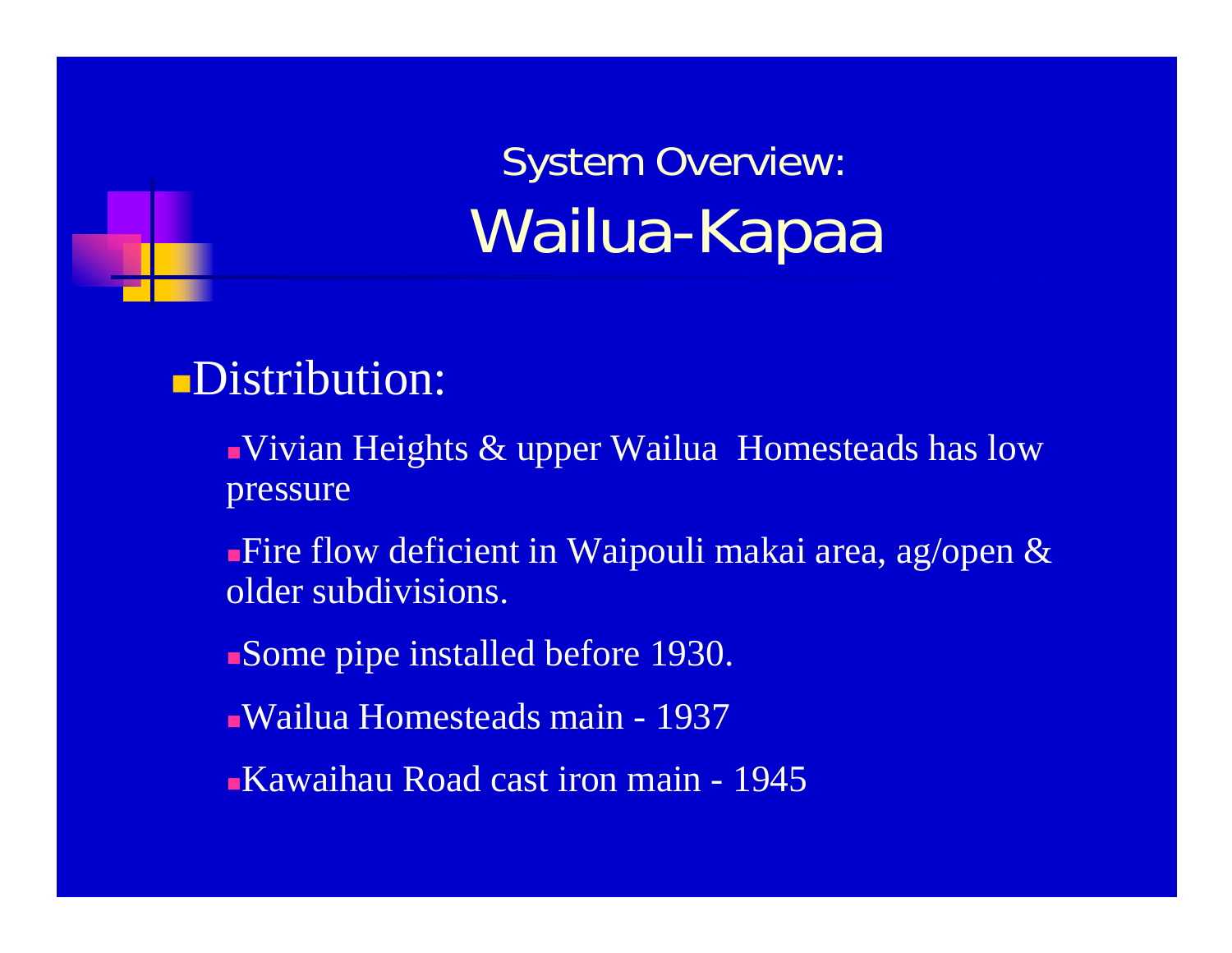

System Overview: Lawai-Omao

- $\blacksquare$  Supply
	- **Adequate. Connected to Kalaheo**
- $\blacksquare$  Storage
	- **2000: Needs 0.25 MG tank in 677 Zone**
	- 2020: Adequate
- $\blacksquare$  Distribution:
	- п Hailima Road area has low pressure.
	- ш Fire flow is deficient in the commercial, ag/open areas and private roads.
	- $\blacksquare$ Oldest pipe installed in Omao in 1953, others after 1960.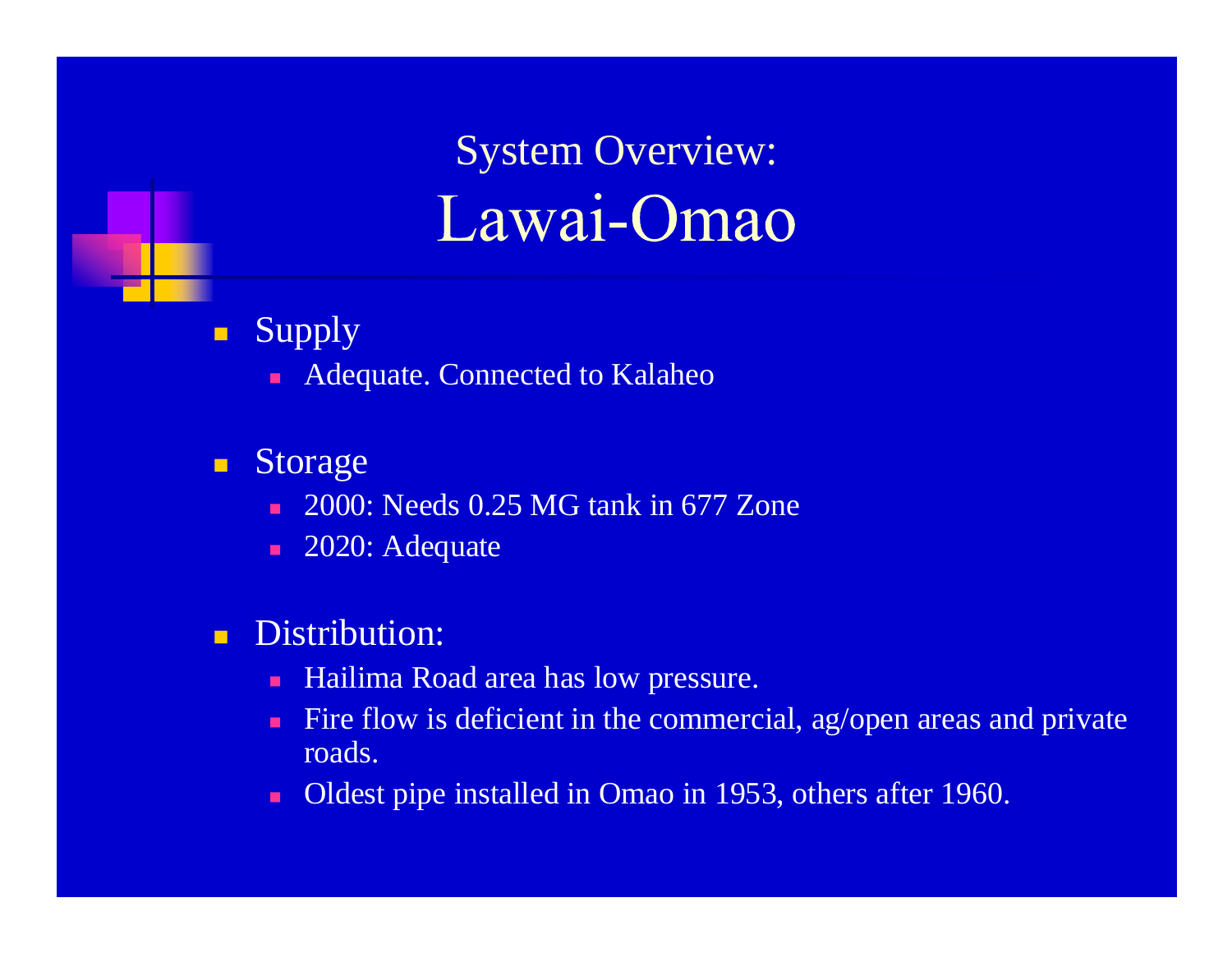System Overview: Koloa-Poipu

- $\blacksquare$  Supply
	- Adequate
- $\blacksquare$  Storage
	- $\blacksquare$ 2000: Rehab Omao Tank or construct new 0.5 MG tank
	- п 2020: Construct new 1.0 MG tank. If Omao repaired, construct 0.25 MG in 366 Zone
- $\blacksquare$  Distribution:
	- п Fire flow deficient in Koloa Town and ag/open areas.
	- п Koloa Town pipe installed in 1924- 1937
	- п Older pipes are galvanized steel and cast iron .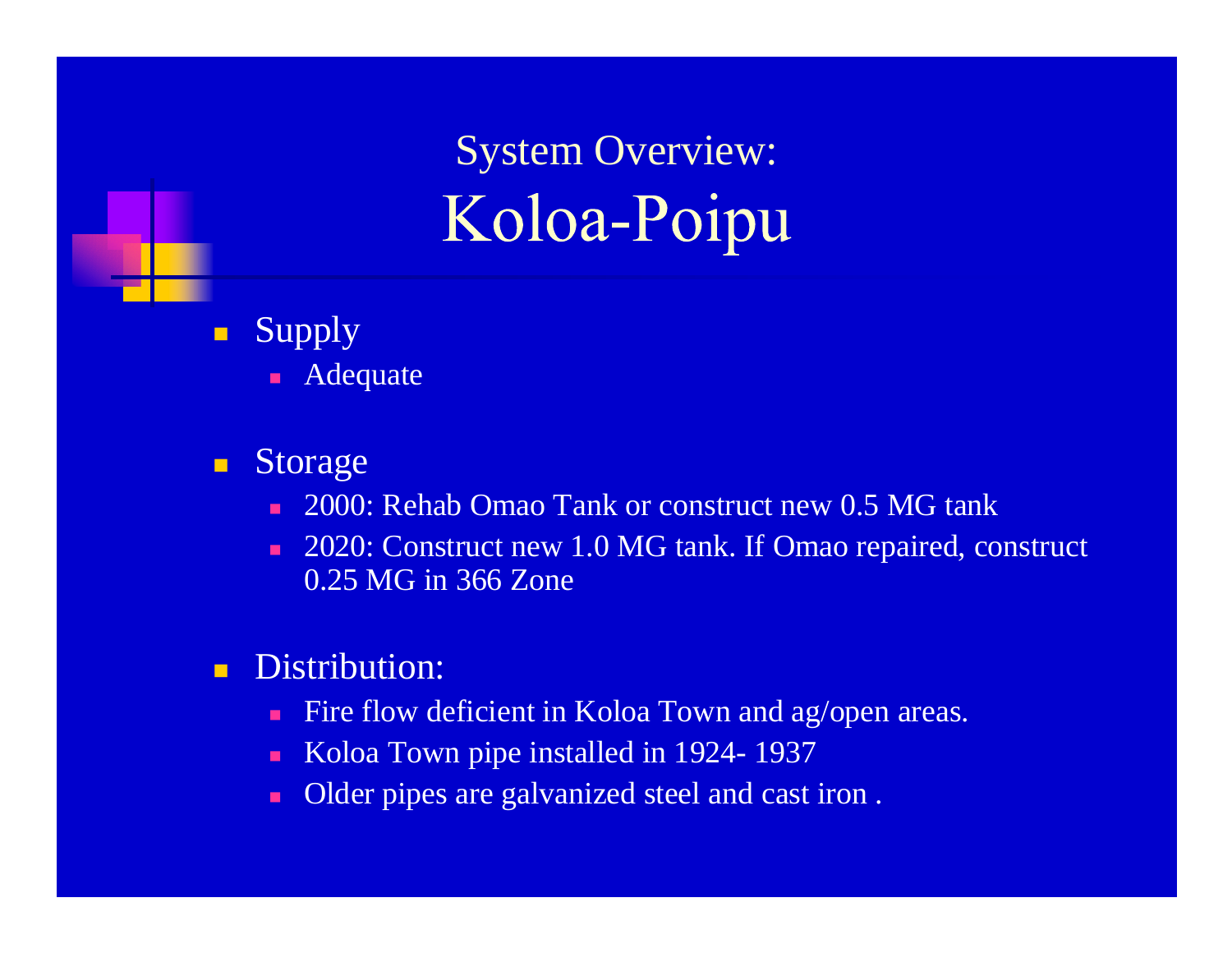

System Overview: Anahola

- $\blacksquare$  Supply
	- $\blacksquare$ 2000: Need new 300 gpm source
	- 2020: Adequate
- $\blacksquare$  Storage
	- 2000: Adequate
	- m. 2020: Need 0.4 MG tank
- $\blacksquare$  Distribution:
	- Fire flow is deficient in Anahola village.
	- $\blacksquare$ Anahola Road pipe installed in 1929.
	- н Remainder after 1956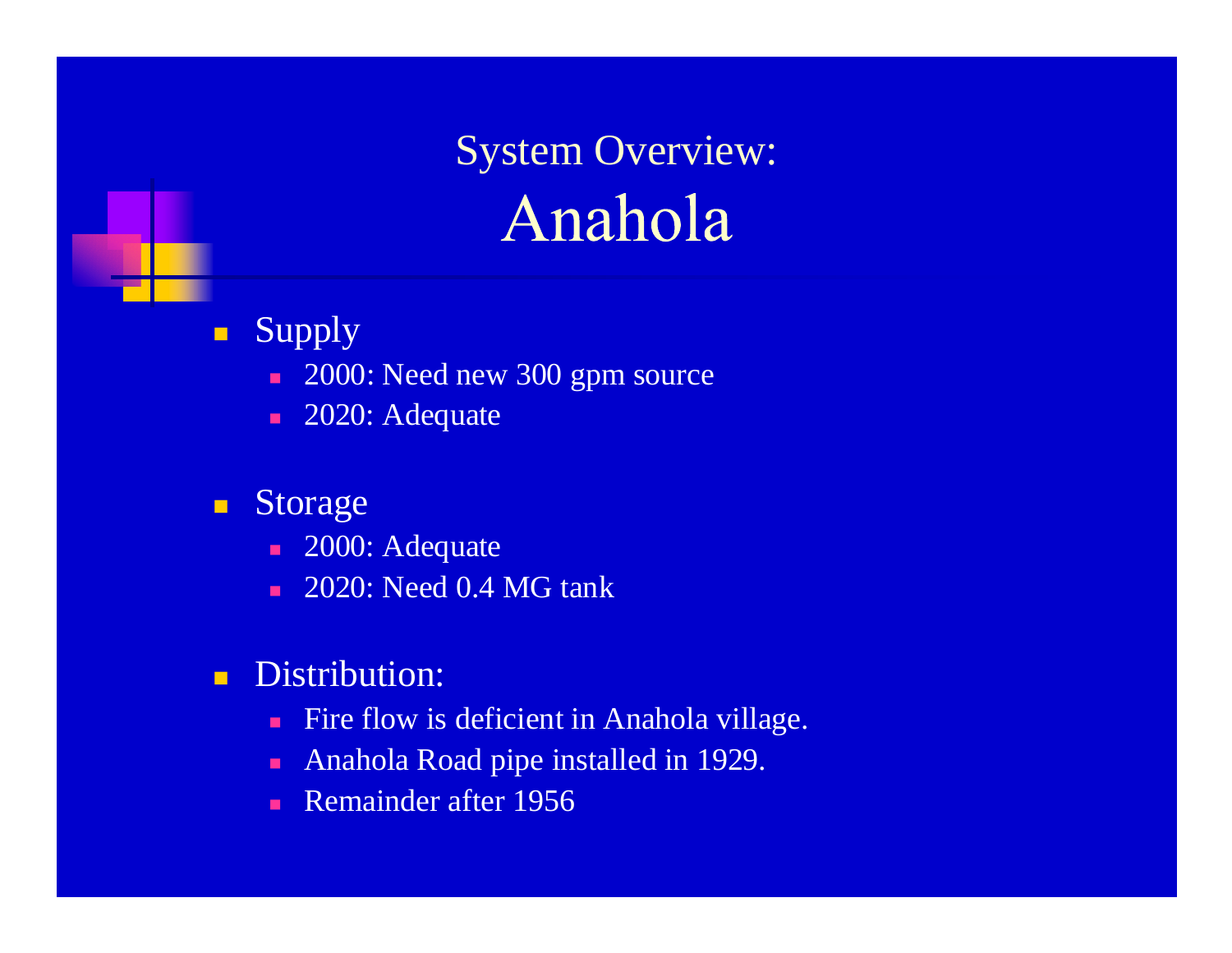

System Overview: Moloaa

### $\blacksquare$ Supply

a. Currently purchases water

#### $\blacksquare$ Storage

- $\blacksquare$ 2000: Construct new 0.015 MG tank
- $\blacksquare$ 2020: Adequate
- $\blacksquare$  Distribution:
	- **PVC** pipe was installed in 1985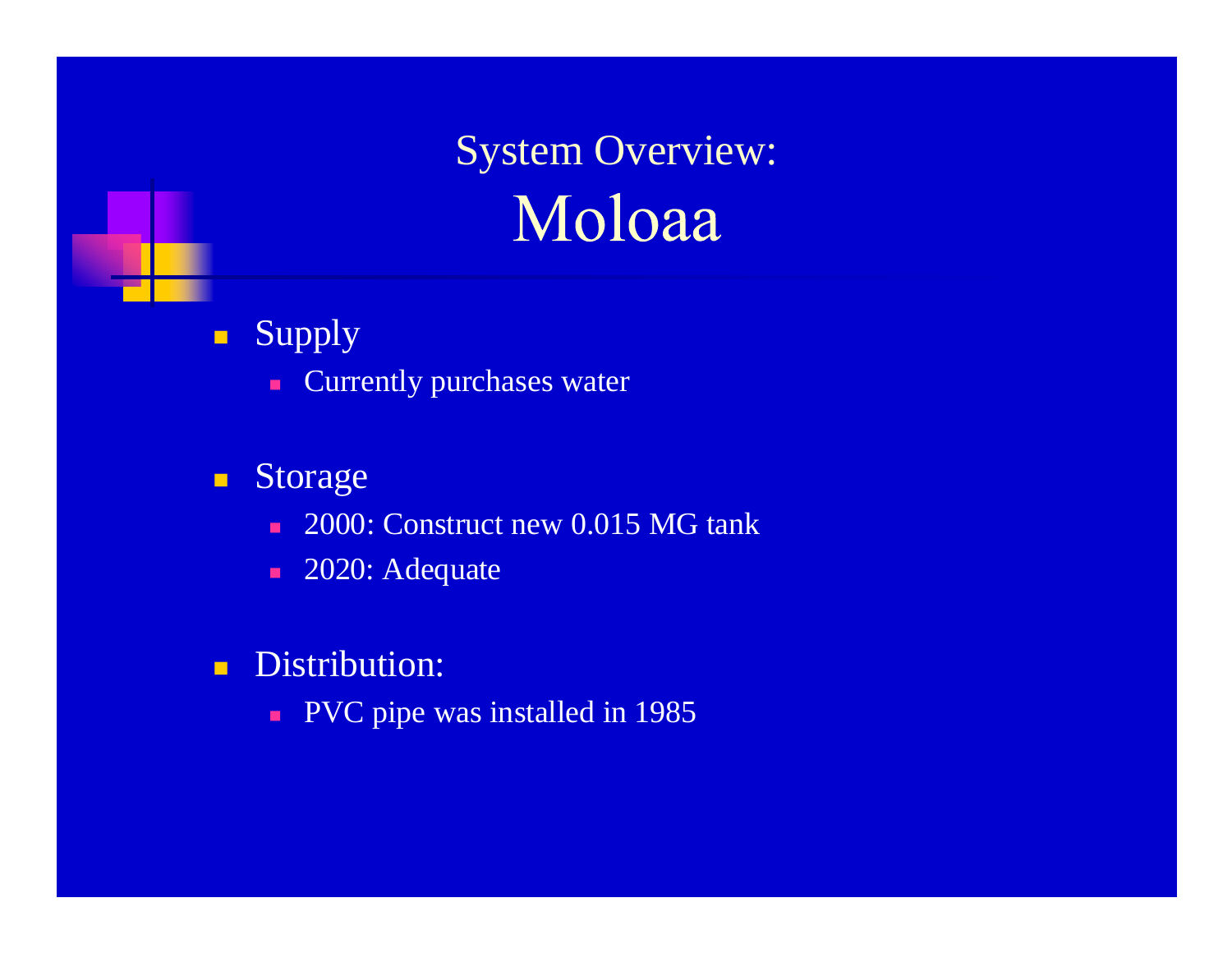### System Overview: Kilauea-Waipake-Kalihiwai

- $\blacksquare$  Supply
	- a. 2000: Need new 400 gpm source
	- $\blacksquare$ 2020: Adequate
- $\blacksquare$  Storage
	- 2000: Construct new 0.65 MG tank. Install PRV stations
	- н 2020: Adequate
- $\blacksquare$ Distribution:
	- **COL** Sea Cliff Plantation has low pressure.
	- п Fire flow is deficient for commercial, schools and Kalihiwai Valley.
	- $\blacksquare$ Oldest pipe was installed in 1972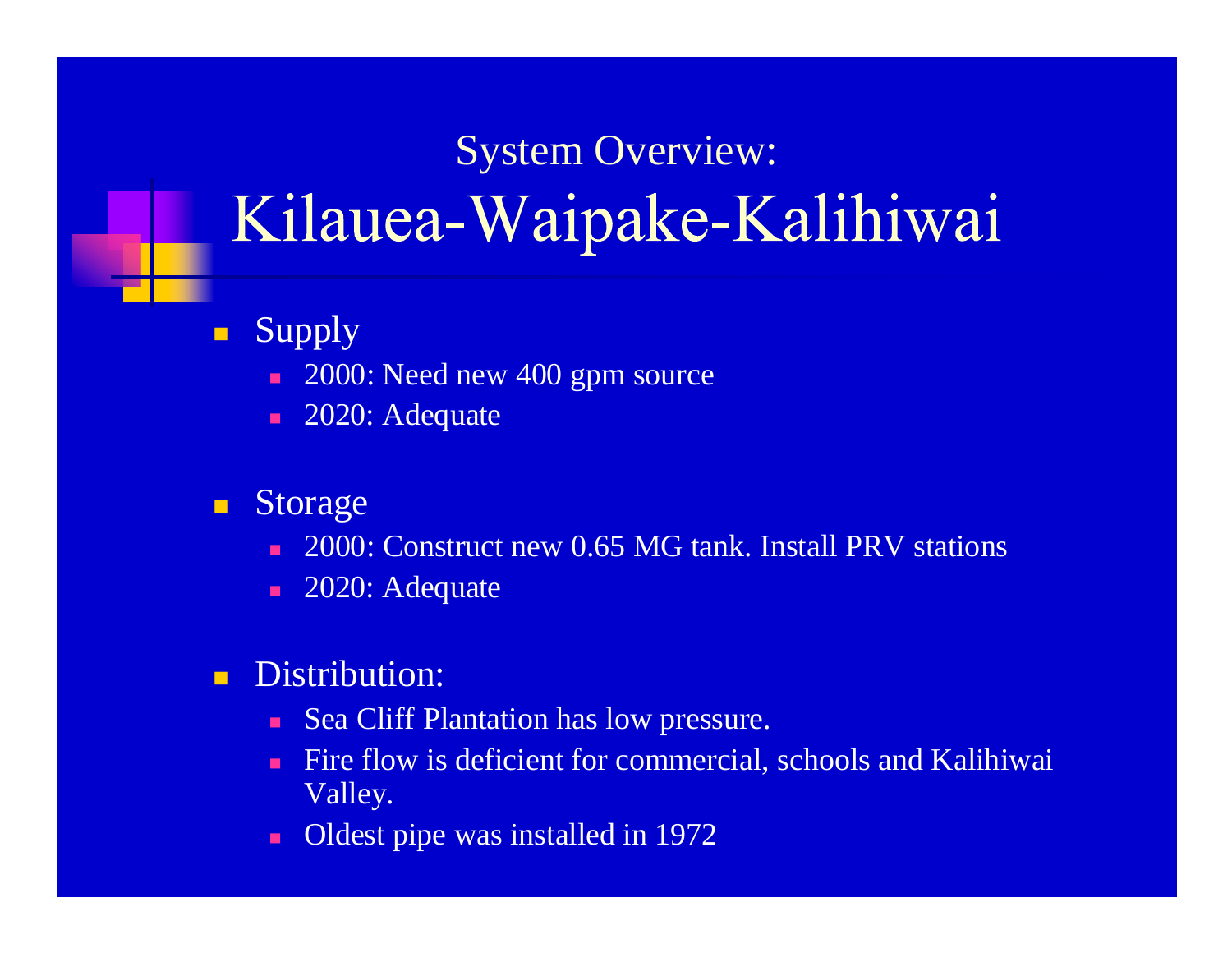### System Overview: Anini

- $\blacksquare$  Supply
	- a. Currently purchases water
- $\blacksquare$  Storage
	- **No DOW facilities**
- $\blacksquare$  Distribution:
	- $\blacksquare$ Fire flow is deficient at the end of the system.
	- $\blacksquare$ Oldest pipe (PVC) was installed in 1984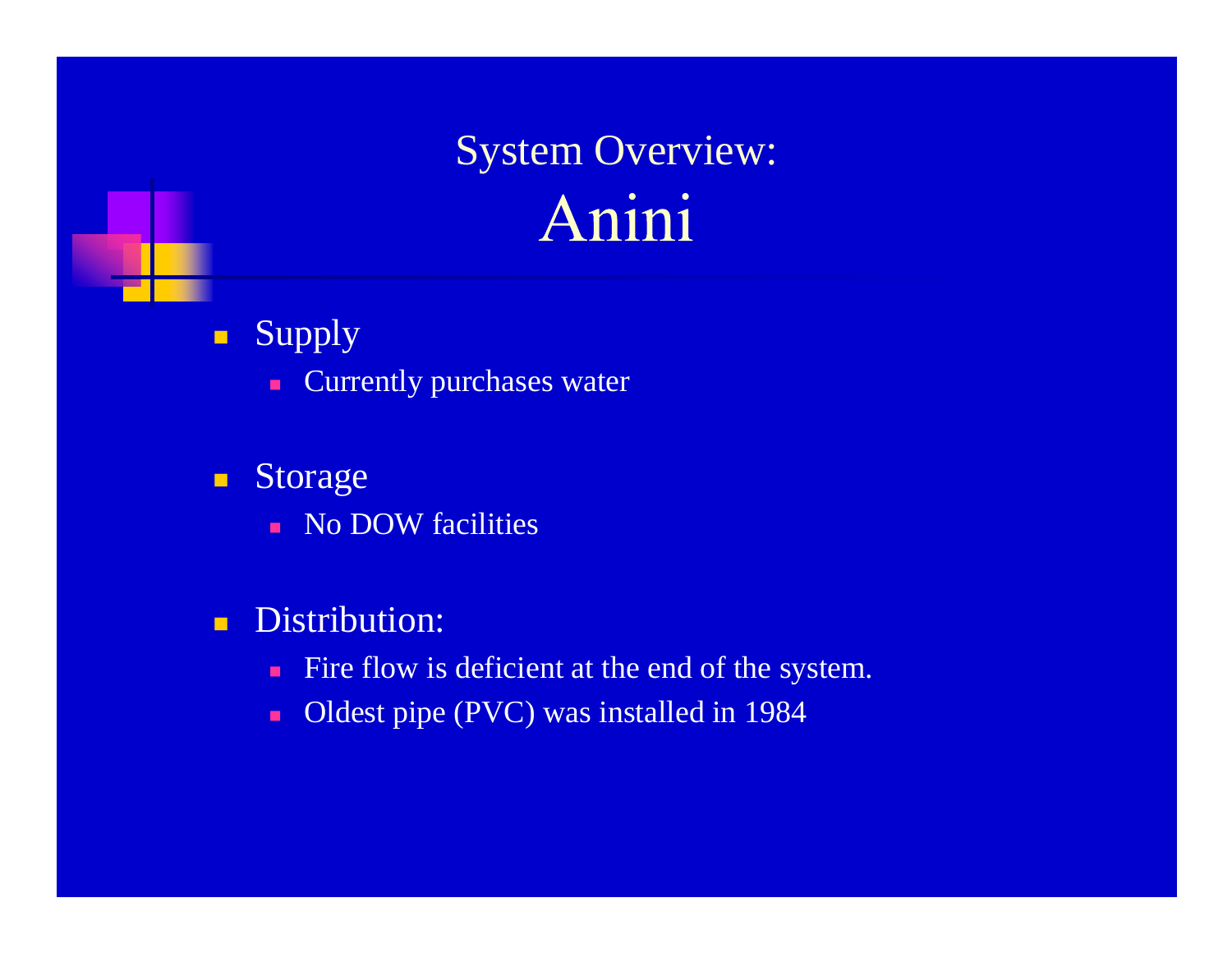### System Overview: Hanalei

- $\blacksquare$  Supply
	- $\blacksquare$ 2000: Need new 200 gpm source for redundancy
	- $\blacksquare$ 2020: Adequate
- $\blacksquare$  Storage
	- 2000: Need new 0.1 MG tank
	- 2020: Adequate
- $\blacksquare$  Distribution:
	- m. Fire flow is deficient for commercial, school, Weke Road areas.
	- $\blacksquare$ Oldest pipe installed in 1924
	- н Remainder after 1962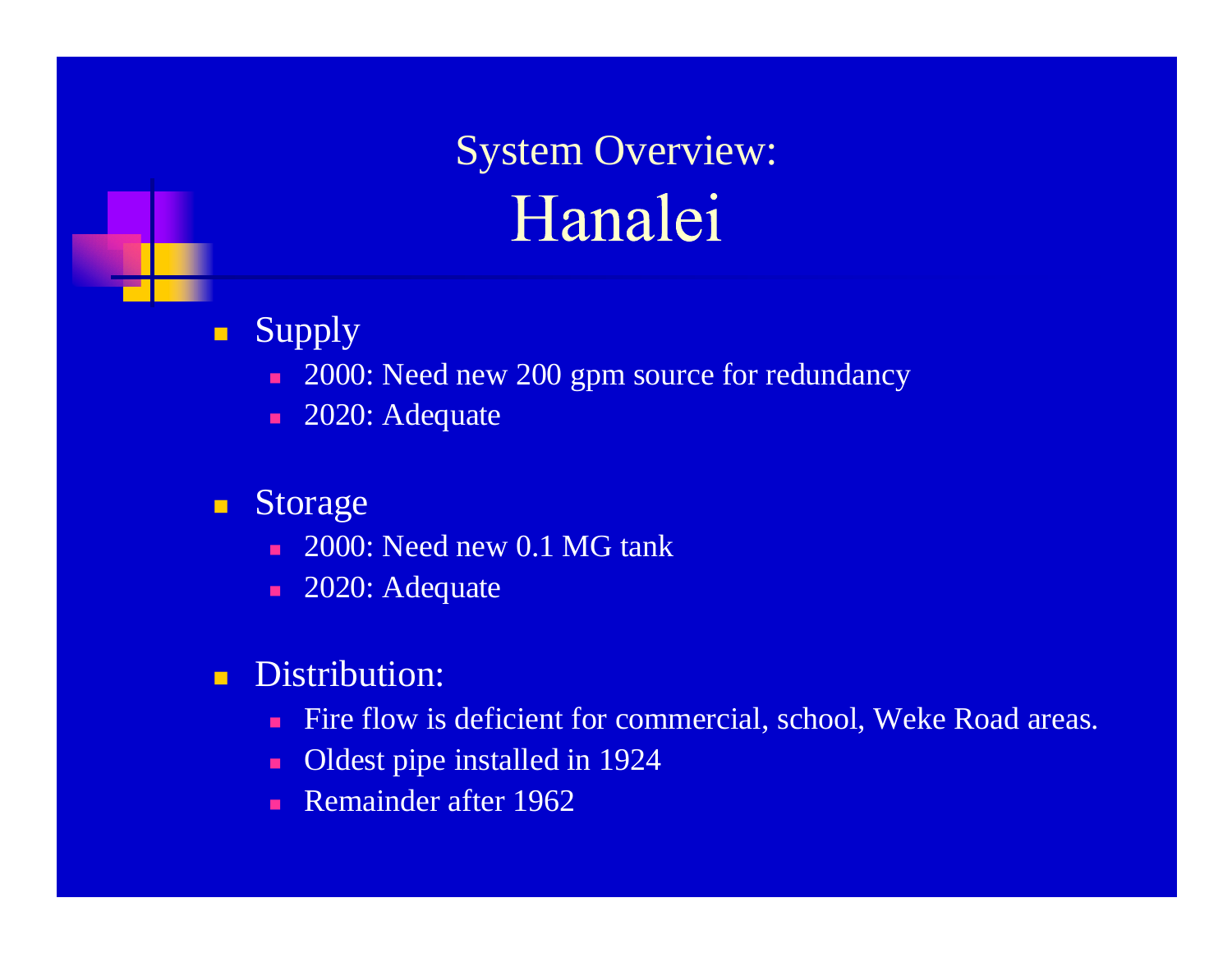### System Overview: Wainiha-Haena

- $\blacksquare$  Supply
	- $\blacksquare$ 2000: Need new 100 gpm source
	- 2020: Adequate
- $\blacksquare$  Storage
	- н  $\blacksquare$  2000: Construct new 0.2 MG tank  $\&$ new 0.01 MG tank
	- 2020: Adequate
- $\blacksquare$ Distribution:
	- $\blacksquare$ Wainiha Valley is fire flow deficient.
	- $\blacksquare$ Pipes installed in 1960 and later.